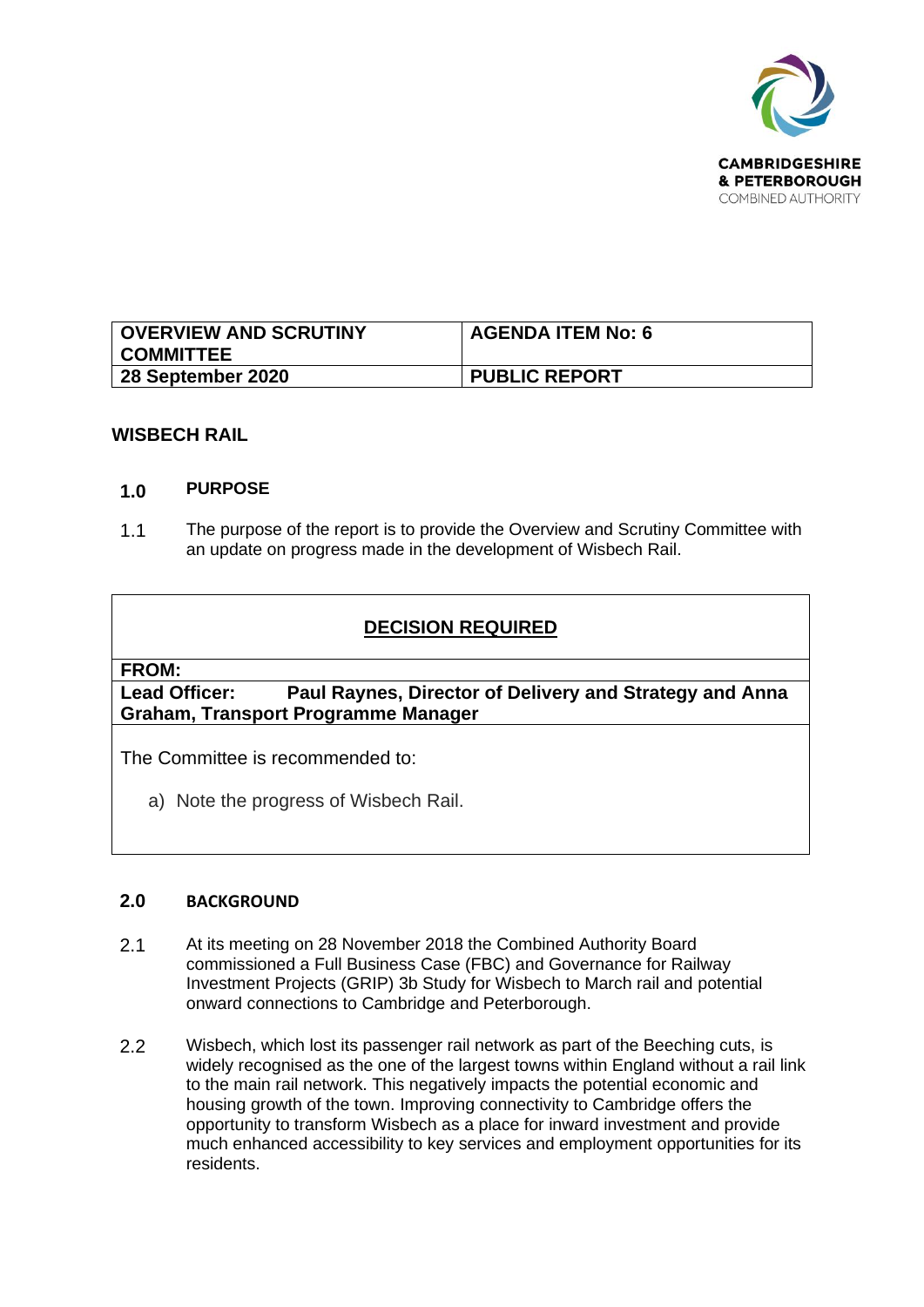2.3 The FBC builds on an Outline Business Case (OBC) completed in 2015, by further developing options and recommending a preferred single option. The FBC reflects the outcomes of the rail scheme feasibility and design which is commensurate with Network Rail's GRIP 3b. Further GRIP stages would need to be undertaken to fully develop elements of the business case.

## **3.0 CURRENT PROGRESS**

- 3.1 The key outcomes of the draft FBC were presented to the Combined Authority Board on 3 June 2020. The complete FBC and GRIP 3b were presented at the Transport and Infrastructure Committee on 8 July.
- 3.2 The FBC concludes that the most commercially viable solution is a heavy rail service serving a station centrally located within Wisbech. A two trains per hour service should run between Wisbech and Cambridge to reach the highest Benefit Cost Ratio (BCR). (See Appendix 4.1)
- 3.2 The Board agreed to continued engagement with the Department for Transport, and other central government departments to explore the future funding of this project through the Restoring Railways Fund.
- 3.3 In June the Mayor met with Chris Heaton – Harris, Minister of State for Transport, to highlight the importance of both Wisbech Rail and Ely Area Capacity Enhancements for the County. The Mayor and Minister are expected to meet again following engagement between the Combined Authority and the Department for Transport (DfT)
- 3.4 The completed FBC and GRIP 3b has been presented to representatives of the Restoring Railways Fund from DfT, Office of Rail and Road (ORR) and Network Rail with follow up meetings to discuss key areas. These include crossing design considerations and design efficiencies.
- 3.5 These meetings have highlighted further the challenges around the capacity at the Ely North Junction. Wisbech Rail is interdependent upon the Ely Area Capacity Enhancements to achieve the 2 trains per hour, direct services to Cambridge. However, officers continue to liaise with DfT, ORR and Network Rail to progress the scheme.
- 3.6 In the meantime, the government launched the Comprehensive Spending Review 2020 and the Combined Authority has made representation to them. It included a case for funding Wisbech Rail infrastructure costs.

#### **4.0 APPENDICES**

- 4.1 Transport and Infrastructure Committee Paper 8 July
- 4.2 Wisbech Rail Full Business Case (link provided separately, 200+ pages) and available to press and public on request
- 4.3 Wisbech Rail GRIP 3 Report (link provided separately, 900+ pages) and available to press and public on request